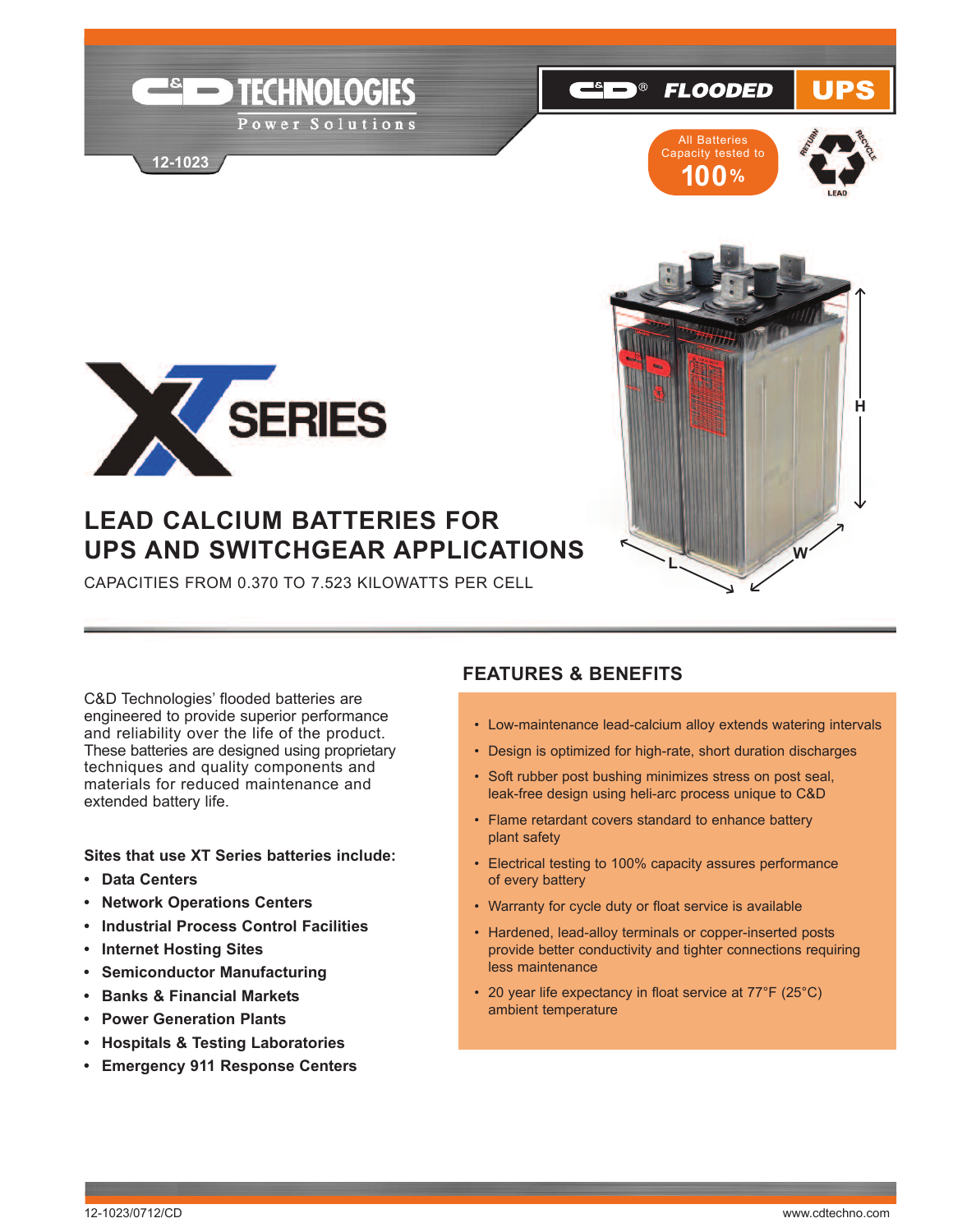

CO<sup>®</sup> FLOODED UPS

## **SPECIFICATIONS**

| 2.21 - 2.22 volts per cell (1.215 specific gravity)<br>XTJ, XTL, XTH, XTLP and XTHP<br>XTJC, XTLC, XTHC, XTLCP and XTHCP<br>2.25 - 2.26 volts per cell (1.250 specific gravity)<br>Electrolyte @ 77°F (25°C)<br>Sulfuric acid, 1.215 specific gravity nominal<br>XTJ, XTL, XTH, XTLP and XTHP<br>XTJC, XTLC, XTHC, XTLCP and XTHCP<br>Sulfuric acid, 1.250 specific gravity nominal<br>Cover<br>High-impact, flame retardant thermoplastic, with tongue-and-groove seal.<br>Flammability ratings: UL 94V-0; ASTM D-635, self-extinguishing. Oxygen index > 32<br><b>Electrolyte Withdrawal Tubes</b><br><b>XTJ</b><br>None<br>1 per cell, Plug is Standard, Tube is Optional and must be specified at time of order<br>XTH (two and four cell)<br>2 per cell, Plug is Standard, Tube is Optional and must be specified at time of order<br>XTL (single cell, -35 through -53)<br>1 per cell, Plug is Standard, Tube is Optional and must be specified at time of order<br>XTL (two-cell units -23 through -25)<br><b>Container</b><br>Thermoplastic, transparent<br><b>Optional Container</b><br>Transparent, flame-retardant polycarbonate. LOI = 25.<br>Flammability ratings: UL 94-HB; ASTM D-635-68, self-extinguishing<br><b>Separator</b><br>XTJ, XTL and XTH<br>Microporous with fiberglass retaining mat<br><b>XTLP and XTHP</b><br>Microporous with fiberglass retaining mat; U-wrapped around positive plates<br>Flame-arrester with dust cover<br><b>Safety Vent System</b><br><b>Terminals</b><br>XTJ, XTH and XTHP (7 and 9 plate)<br>Two, hardened, lead-alloy chair terminals per unit<br>Two, 3/8 x 1 1/4 in copper blade posts with dual-bolt holes per cell<br>XTH and XTHP (11 through 23 plates)<br>XTH and XTHP (25 through 33 plates)<br>Two, 5/8 x 2 in copper blade posts with dual-bolt holes per cell<br>XTL and XTLP (23 through 25 plates)<br>Two, 1-in square, copper-inserted posts with dual-bolt holes per cell<br>XTL and XTLP (35 through 41 plates)<br>Four, 1-in square, copper-inserted posts with dual-bolt holes per cell<br>Six, 1-in square, copper-inserted posts with dual-bolt holes per cell<br>XTL and XTLP (43 through 53 plates)<br>Intercell connectors* | <b>Recommended Float Voltages</b>  |                   |
|-----------------------------------------------------------------------------------------------------------------------------------------------------------------------------------------------------------------------------------------------------------------------------------------------------------------------------------------------------------------------------------------------------------------------------------------------------------------------------------------------------------------------------------------------------------------------------------------------------------------------------------------------------------------------------------------------------------------------------------------------------------------------------------------------------------------------------------------------------------------------------------------------------------------------------------------------------------------------------------------------------------------------------------------------------------------------------------------------------------------------------------------------------------------------------------------------------------------------------------------------------------------------------------------------------------------------------------------------------------------------------------------------------------------------------------------------------------------------------------------------------------------------------------------------------------------------------------------------------------------------------------------------------------------------------------------------------------------------------------------------------------------------------------------------------------------------------------------------------------------------------------------------------------------------------------------------------------------------------------------------------------------------------------------------------------------------------------------------------------------------------------------------------------------------------------------------------------|------------------------------------|-------------------|
|                                                                                                                                                                                                                                                                                                                                                                                                                                                                                                                                                                                                                                                                                                                                                                                                                                                                                                                                                                                                                                                                                                                                                                                                                                                                                                                                                                                                                                                                                                                                                                                                                                                                                                                                                                                                                                                                                                                                                                                                                                                                                                                                                                                                           |                                    |                   |
|                                                                                                                                                                                                                                                                                                                                                                                                                                                                                                                                                                                                                                                                                                                                                                                                                                                                                                                                                                                                                                                                                                                                                                                                                                                                                                                                                                                                                                                                                                                                                                                                                                                                                                                                                                                                                                                                                                                                                                                                                                                                                                                                                                                                           |                                    |                   |
|                                                                                                                                                                                                                                                                                                                                                                                                                                                                                                                                                                                                                                                                                                                                                                                                                                                                                                                                                                                                                                                                                                                                                                                                                                                                                                                                                                                                                                                                                                                                                                                                                                                                                                                                                                                                                                                                                                                                                                                                                                                                                                                                                                                                           |                                    |                   |
|                                                                                                                                                                                                                                                                                                                                                                                                                                                                                                                                                                                                                                                                                                                                                                                                                                                                                                                                                                                                                                                                                                                                                                                                                                                                                                                                                                                                                                                                                                                                                                                                                                                                                                                                                                                                                                                                                                                                                                                                                                                                                                                                                                                                           |                                    |                   |
|                                                                                                                                                                                                                                                                                                                                                                                                                                                                                                                                                                                                                                                                                                                                                                                                                                                                                                                                                                                                                                                                                                                                                                                                                                                                                                                                                                                                                                                                                                                                                                                                                                                                                                                                                                                                                                                                                                                                                                                                                                                                                                                                                                                                           |                                    |                   |
|                                                                                                                                                                                                                                                                                                                                                                                                                                                                                                                                                                                                                                                                                                                                                                                                                                                                                                                                                                                                                                                                                                                                                                                                                                                                                                                                                                                                                                                                                                                                                                                                                                                                                                                                                                                                                                                                                                                                                                                                                                                                                                                                                                                                           |                                    |                   |
|                                                                                                                                                                                                                                                                                                                                                                                                                                                                                                                                                                                                                                                                                                                                                                                                                                                                                                                                                                                                                                                                                                                                                                                                                                                                                                                                                                                                                                                                                                                                                                                                                                                                                                                                                                                                                                                                                                                                                                                                                                                                                                                                                                                                           |                                    |                   |
|                                                                                                                                                                                                                                                                                                                                                                                                                                                                                                                                                                                                                                                                                                                                                                                                                                                                                                                                                                                                                                                                                                                                                                                                                                                                                                                                                                                                                                                                                                                                                                                                                                                                                                                                                                                                                                                                                                                                                                                                                                                                                                                                                                                                           |                                    |                   |
|                                                                                                                                                                                                                                                                                                                                                                                                                                                                                                                                                                                                                                                                                                                                                                                                                                                                                                                                                                                                                                                                                                                                                                                                                                                                                                                                                                                                                                                                                                                                                                                                                                                                                                                                                                                                                                                                                                                                                                                                                                                                                                                                                                                                           |                                    |                   |
|                                                                                                                                                                                                                                                                                                                                                                                                                                                                                                                                                                                                                                                                                                                                                                                                                                                                                                                                                                                                                                                                                                                                                                                                                                                                                                                                                                                                                                                                                                                                                                                                                                                                                                                                                                                                                                                                                                                                                                                                                                                                                                                                                                                                           |                                    |                   |
|                                                                                                                                                                                                                                                                                                                                                                                                                                                                                                                                                                                                                                                                                                                                                                                                                                                                                                                                                                                                                                                                                                                                                                                                                                                                                                                                                                                                                                                                                                                                                                                                                                                                                                                                                                                                                                                                                                                                                                                                                                                                                                                                                                                                           |                                    |                   |
|                                                                                                                                                                                                                                                                                                                                                                                                                                                                                                                                                                                                                                                                                                                                                                                                                                                                                                                                                                                                                                                                                                                                                                                                                                                                                                                                                                                                                                                                                                                                                                                                                                                                                                                                                                                                                                                                                                                                                                                                                                                                                                                                                                                                           |                                    |                   |
|                                                                                                                                                                                                                                                                                                                                                                                                                                                                                                                                                                                                                                                                                                                                                                                                                                                                                                                                                                                                                                                                                                                                                                                                                                                                                                                                                                                                                                                                                                                                                                                                                                                                                                                                                                                                                                                                                                                                                                                                                                                                                                                                                                                                           |                                    |                   |
|                                                                                                                                                                                                                                                                                                                                                                                                                                                                                                                                                                                                                                                                                                                                                                                                                                                                                                                                                                                                                                                                                                                                                                                                                                                                                                                                                                                                                                                                                                                                                                                                                                                                                                                                                                                                                                                                                                                                                                                                                                                                                                                                                                                                           |                                    |                   |
|                                                                                                                                                                                                                                                                                                                                                                                                                                                                                                                                                                                                                                                                                                                                                                                                                                                                                                                                                                                                                                                                                                                                                                                                                                                                                                                                                                                                                                                                                                                                                                                                                                                                                                                                                                                                                                                                                                                                                                                                                                                                                                                                                                                                           |                                    |                   |
|                                                                                                                                                                                                                                                                                                                                                                                                                                                                                                                                                                                                                                                                                                                                                                                                                                                                                                                                                                                                                                                                                                                                                                                                                                                                                                                                                                                                                                                                                                                                                                                                                                                                                                                                                                                                                                                                                                                                                                                                                                                                                                                                                                                                           |                                    |                   |
|                                                                                                                                                                                                                                                                                                                                                                                                                                                                                                                                                                                                                                                                                                                                                                                                                                                                                                                                                                                                                                                                                                                                                                                                                                                                                                                                                                                                                                                                                                                                                                                                                                                                                                                                                                                                                                                                                                                                                                                                                                                                                                                                                                                                           |                                    |                   |
|                                                                                                                                                                                                                                                                                                                                                                                                                                                                                                                                                                                                                                                                                                                                                                                                                                                                                                                                                                                                                                                                                                                                                                                                                                                                                                                                                                                                                                                                                                                                                                                                                                                                                                                                                                                                                                                                                                                                                                                                                                                                                                                                                                                                           |                                    |                   |
|                                                                                                                                                                                                                                                                                                                                                                                                                                                                                                                                                                                                                                                                                                                                                                                                                                                                                                                                                                                                                                                                                                                                                                                                                                                                                                                                                                                                                                                                                                                                                                                                                                                                                                                                                                                                                                                                                                                                                                                                                                                                                                                                                                                                           |                                    |                   |
|                                                                                                                                                                                                                                                                                                                                                                                                                                                                                                                                                                                                                                                                                                                                                                                                                                                                                                                                                                                                                                                                                                                                                                                                                                                                                                                                                                                                                                                                                                                                                                                                                                                                                                                                                                                                                                                                                                                                                                                                                                                                                                                                                                                                           |                                    |                   |
|                                                                                                                                                                                                                                                                                                                                                                                                                                                                                                                                                                                                                                                                                                                                                                                                                                                                                                                                                                                                                                                                                                                                                                                                                                                                                                                                                                                                                                                                                                                                                                                                                                                                                                                                                                                                                                                                                                                                                                                                                                                                                                                                                                                                           |                                    |                   |
|                                                                                                                                                                                                                                                                                                                                                                                                                                                                                                                                                                                                                                                                                                                                                                                                                                                                                                                                                                                                                                                                                                                                                                                                                                                                                                                                                                                                                                                                                                                                                                                                                                                                                                                                                                                                                                                                                                                                                                                                                                                                                                                                                                                                           |                                    |                   |
|                                                                                                                                                                                                                                                                                                                                                                                                                                                                                                                                                                                                                                                                                                                                                                                                                                                                                                                                                                                                                                                                                                                                                                                                                                                                                                                                                                                                                                                                                                                                                                                                                                                                                                                                                                                                                                                                                                                                                                                                                                                                                                                                                                                                           |                                    |                   |
|                                                                                                                                                                                                                                                                                                                                                                                                                                                                                                                                                                                                                                                                                                                                                                                                                                                                                                                                                                                                                                                                                                                                                                                                                                                                                                                                                                                                                                                                                                                                                                                                                                                                                                                                                                                                                                                                                                                                                                                                                                                                                                                                                                                                           |                                    |                   |
|                                                                                                                                                                                                                                                                                                                                                                                                                                                                                                                                                                                                                                                                                                                                                                                                                                                                                                                                                                                                                                                                                                                                                                                                                                                                                                                                                                                                                                                                                                                                                                                                                                                                                                                                                                                                                                                                                                                                                                                                                                                                                                                                                                                                           |                                    |                   |
|                                                                                                                                                                                                                                                                                                                                                                                                                                                                                                                                                                                                                                                                                                                                                                                                                                                                                                                                                                                                                                                                                                                                                                                                                                                                                                                                                                                                                                                                                                                                                                                                                                                                                                                                                                                                                                                                                                                                                                                                                                                                                                                                                                                                           |                                    |                   |
|                                                                                                                                                                                                                                                                                                                                                                                                                                                                                                                                                                                                                                                                                                                                                                                                                                                                                                                                                                                                                                                                                                                                                                                                                                                                                                                                                                                                                                                                                                                                                                                                                                                                                                                                                                                                                                                                                                                                                                                                                                                                                                                                                                                                           |                                    |                   |
|                                                                                                                                                                                                                                                                                                                                                                                                                                                                                                                                                                                                                                                                                                                                                                                                                                                                                                                                                                                                                                                                                                                                                                                                                                                                                                                                                                                                                                                                                                                                                                                                                                                                                                                                                                                                                                                                                                                                                                                                                                                                                                                                                                                                           | XTJ, XTH and XTHP (7 and 9 plates) | Welded connectors |
| Bolt-on connectors-3/8 x 1 1/4 in coper blade post<br>XTH and XTHP (11 through 23 plates)                                                                                                                                                                                                                                                                                                                                                                                                                                                                                                                                                                                                                                                                                                                                                                                                                                                                                                                                                                                                                                                                                                                                                                                                                                                                                                                                                                                                                                                                                                                                                                                                                                                                                                                                                                                                                                                                                                                                                                                                                                                                                                                 |                                    |                   |
| Bolt-on connectors-5/8 x 2 in copper blade post<br>XTH and XTHP (25 through 33 plates)                                                                                                                                                                                                                                                                                                                                                                                                                                                                                                                                                                                                                                                                                                                                                                                                                                                                                                                                                                                                                                                                                                                                                                                                                                                                                                                                                                                                                                                                                                                                                                                                                                                                                                                                                                                                                                                                                                                                                                                                                                                                                                                    |                                    |                   |
| Bolt-on connectors-1-in square, copper inserted posts<br>XTL and XTLP (23 through 25 plates)                                                                                                                                                                                                                                                                                                                                                                                                                                                                                                                                                                                                                                                                                                                                                                                                                                                                                                                                                                                                                                                                                                                                                                                                                                                                                                                                                                                                                                                                                                                                                                                                                                                                                                                                                                                                                                                                                                                                                                                                                                                                                                              |                                    |                   |
| XTL and XTLP (35 through 53 plates)<br>N/A                                                                                                                                                                                                                                                                                                                                                                                                                                                                                                                                                                                                                                                                                                                                                                                                                                                                                                                                                                                                                                                                                                                                                                                                                                                                                                                                                                                                                                                                                                                                                                                                                                                                                                                                                                                                                                                                                                                                                                                                                                                                                                                                                                |                                    |                   |
| Initial Torque 160 inch-pounds<br><b>Hardware Torque Requirements</b>                                                                                                                                                                                                                                                                                                                                                                                                                                                                                                                                                                                                                                                                                                                                                                                                                                                                                                                                                                                                                                                                                                                                                                                                                                                                                                                                                                                                                                                                                                                                                                                                                                                                                                                                                                                                                                                                                                                                                                                                                                                                                                                                     |                                    |                   |
| Maintenance Torque 125 inch-pounds                                                                                                                                                                                                                                                                                                                                                                                                                                                                                                                                                                                                                                                                                                                                                                                                                                                                                                                                                                                                                                                                                                                                                                                                                                                                                                                                                                                                                                                                                                                                                                                                                                                                                                                                                                                                                                                                                                                                                                                                                                                                                                                                                                        |                                    |                   |

\*See RS-1476 for connection hardware details.

**Additional product details available on the C&D Battery Sizing program at www.cdstandbypower.net**

| <b>XT</b>      |              | XT-Plus         |              |                      |                                  |            | <b>Unit Dimensions</b> |     |       |     | <b>Unit Weight</b> |                   |                |     | Electrolvte<br>per cell |      |
|----------------|--------------|-----------------|--------------|----------------------|----------------------------------|------------|------------------------|-----|-------|-----|--------------------|-------------------|----------------|-----|-------------------------|------|
| <b>Models</b>  | Nom.<br>Amp- | Models          | Nom.<br>Amp- | Nom.<br><b>Volts</b> | L                                |            |                        | W   |       | н   |                    | <b>Net Filled</b> | Dom.<br>Packed |     |                         |      |
|                | Hrst         |                 | Hrst         |                      | in                               | mm         | in                     | mm  | in    | mm  | lbs                | kgs               | lbs            | kgs | lbs                     | kgs  |
| <b>XT4J-07</b> | 108          |                 |              | 8                    |                                  |            |                        |     |       |     | 113                | 51                | 122            | 55  | 6.8                     | 3.1  |
| XT4J-09        | 142          |                 |              | 8                    | 10.28                            | 261        | 10.00                  | 254 | 14.81 | 376 | 129                | 59                | 138            | 63  | 6.3                     | 2.9  |
| <b>XT4J-11</b> | 174          |                 |              | 8                    |                                  |            |                        |     |       |     | 145                | 66                | 154            | 70  | 5.8                     | 2.6  |
| 4XTH-07        | 306          | 4XTHP-07        | 290          | 8                    | 10.24                            | 260        | 14.32                  | 364 | 22.88 | 581 | 290                | 132               | 305            | 138 | 29                      | 12.9 |
| 4XTH-09        | 404          | 4XTHP-09        | 383          | 8                    |                                  |            |                        |     |       |     | 337                | 153               | 352            | 160 | 24                      | 10.9 |
| 4XTH-11        | 508          | 4XTHP-11        | 493          | 8                    |                                  |            |                        |     |       |     | 448                | 203               | 466            | 211 | 35                      | 15.9 |
| 4XTH-13        | 610          | 4XTHP-13        | 591          | 8                    | 15.00                            | 381        |                        |     |       |     | 493                | 224               | 511            | 232 | 32                      | 14.5 |
| 4XTH-15        | 711          | 4XTHP-15        | 690          | 8                    |                                  |            |                        |     |       |     | 530                | 240               | 548            | 249 | 32                      | 14.3 |
| <b>4XTH-17</b> | 778          | 4XTHP-17        | 754          | 8                    | 16.10<br>19.27<br>21.06<br>12.56 | 409        |                        |     |       |     | 570                | 259               | 603            | 274 | 25                      | 11.3 |
| 4XTH-19        | 914          | 4XTHP-19        | 886          | 8                    |                                  | 489        |                        |     |       |     | 651                | 295               | 663            | 301 | 30                      | 13.6 |
| <b>4XTH-21</b> | 972          | 4XTHP-21        | 942          | 8                    |                                  |            | 14.32                  | 364 | 22.92 | 582 | 690                | 313               | 708            | 321 | 30                      | 13.6 |
| 4XTH-23        | 1069         | 4XTHP-23        | 1037         | 8                    |                                  | 535        |                        |     |       |     | 760                | 345               | 778            | 353 | 34                      | 15.4 |
| <b>2XTH-25</b> | 1218         | $2XTHP-25$      | 1182         | $\overline{4}$       |                                  | 319<br>388 |                        |     |       |     | 435                | 197               | 453            | 205 | 39                      | 17.7 |
| <b>2XTH-27</b> | 1263         | 2XTHP-27        | 1226         | $\overline{4}$       |                                  |            |                        |     |       |     | 450                | 204               | 483            | 219 | 39                      | 17.7 |
| <b>2XTH-29</b> | 1422         | $2XTHP-29$      | 1379         | $\overline{4}$       |                                  |            |                        |     |       |     | 503                | 228               | 522            | 237 | 50                      | 22.7 |
| 2XTH-31        | 1523         | 2XTHP-31        | 1478         | $\overline{4}$       | 15.27                            |            |                        |     |       |     | 523                | 237               | 543            | 246 | 48                      | 21.8 |
| $2XTH-33$      | 1555         | $2XTHP-33$      | 1508         | $\overline{4}$       |                                  |            |                        |     |       |     | 550                | 249               | 568            | 258 | 41                      | 18.6 |
| XT1L-35        | 1806         | <b>XT1LP-35</b> | 1732         | $\overline{2}$       |                                  |            |                        |     |       |     | 317                | 144               | 334            | 152 | 58                      | 26.3 |
| <b>XT1L-37</b> | 1904         | <b>XT1LP-37</b> | 1834         | $\overline{2}$       | 10.62                            | 270        |                        |     |       |     | 328                | 149               | 345            | 156 | 56                      | 25.4 |
| XT1L-39        | 2019         | <b>XT1LP-39</b> | 1936         | $\overline{2}$       |                                  |            |                        |     |       |     | 339                | 154               | 356            | 161 | 54                      | 24.5 |
| <b>XT1L-41</b> | 2085         | <b>XT1LP-41</b> | 1999         | $\overline{2}$       |                                  |            |                        |     |       |     | 350                | 159               | 367            | 166 | 52                      | 23.6 |
| XT1L-43        | 2190         | <b>XT1LP-43</b> | 2099         | $\overline{2}$       |                                  |            |                        |     |       |     | 416                | 189               | 434            | 197 | 86                      | 39.0 |
| <b>XT1L-45</b> | 2294         | <b>XT1LP-45</b> | 2199         | $\overline{2}$       | 13.14                            |            | 14.12                  | 359 | 22.75 | 578 | 427                | 194               | 445            | 202 | 84                      | 38.1 |
| <b>XT1L-47</b> | 2374         | <b>XT1LP-47</b> | 2277         | 2                    |                                  | 334        |                        |     |       |     | 438                | 199               | 456            | 207 | 82                      | 37.2 |
| <b>XT1L-49</b> | 2454         | <b>XT1LP-49</b> | 2353         | $\overline{2}$       |                                  |            |                        |     |       |     | 449                | 204               | 467            | 212 | 80                      | 36.3 |
| XT1L-51        | 2531         | <b>XT1LP-51</b> | 2427         | 2                    |                                  |            |                        |     |       |     | 460                | 209               | 478            | 217 | 78                      | 35.4 |
| <b>XT1L-53</b> | 2606         | <b>XT1LP-53</b> | 2499         | $\overline{2}$       |                                  |            |                        |     |       |     | 471                | 214               | 489            | 222 | 76                      | 34.5 |
| <b>XT2L-23</b> | 1134         | <b>XT2LP-23</b> | 1077         | 2                    | 12.10                            | 307        |                        |     |       |     | 415                | 188               | 432            | 196 | 41                      | 18.6 |
| <b>XT2L-25</b> | 1213         | <b>XT2LP-25</b> | 1140         | $\overline{2}$       |                                  |            |                        |     |       |     | 440                | 200               | 458            | 208 | 40                      | 18.2 |

† 8 Hour rate to 1.75 vpc at 77°f (25°C), 1.215 Specific Gravity.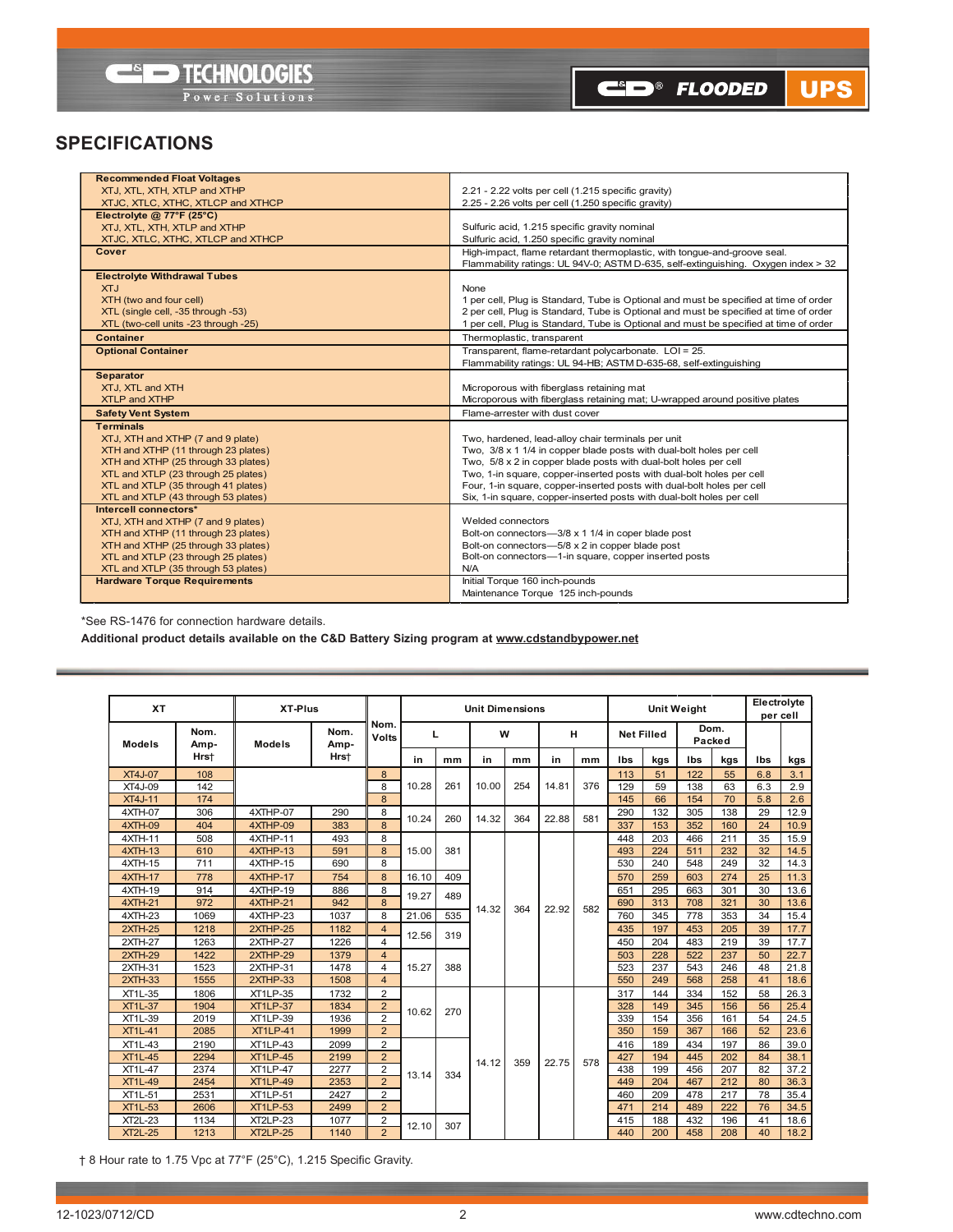# **ELECTROLOGIES**

Power Solutions

CO® FLOODED UPS

## **XT SPECIFICATIONS**

| $1.215*$       |       |        | Nominal rates to 1.75 Vpc average |                |      | Nominal rates to 1.67 Vpc average |      |       |       |          |                    |        |        |
|----------------|-------|--------|-----------------------------------|----------------|------|-----------------------------------|------|-------|-------|----------|--------------------|--------|--------|
|                |       |        |                                   | <b>Amperes</b> |      |                                   |      |       |       |          | Kilowatts per cell |        |        |
| <b>Models</b>  | 1 Min | 15 Min | <b>30 Min</b>                     | 1 Hr           | 3 Hr | 5 Hr                              | 8 Hr | 1 min | 5 min | $10$ min | 15 min             | 20 min | 30 min |
| <b>XT4J-07</b> | 274   | 177    | 123                               | 77             | 33   | 21                                | 14   | 0.594 | 0.520 | 0.437    | 0.370              | 0.320  | 0.252  |
| <b>XT4J-09</b> | 362   | 234    | 162                               | 102            | 43   | 27                                | 18   | 0.785 | 0.687 | 0.577    | 0.489              | 0.423  | 0.333  |
| <b>XT4J-11</b> | 443   | 287    | 199                               | 125            | 53   | 34                                | 22   | 0.962 | 0.842 | 0.707    | 0.599              | 0.518  | 0.408  |
| 4XTH-07        | 576   | 410    | 294                               | 192            | 87   | 57                                | 38   | 1.227 | 1.100 | 0.968    | 0.857              | 0.764  | 0.616  |
| 4XTH-09        | 760   | 542    | 388                               | 254            | 115  | 76                                | 51   | 1.619 | 1.453 | 1.278    | 1.132              | 1.008  | 0.813  |
| 4XTH-11        | 892   | 693    | 530                               | 350            | 151  | 97                                | 64   | 1.990 | 1.790 | 1.582    | 1.413              | 1.273  | 1.059  |
| <b>4XTH-13</b> | 1071  | 832    | 636                               | 420            | 181  | 117                               | 76   | 2.388 | 2.148 | 1.899    | 1.695              | 1.528  | 1.270  |
| 4XTH-15        | 1249  | 971    | 743                               | 490            | 211  | 136                               | 89   | 2.786 | 2.506 | 2.215    | 1.978              | 1.782  | 1.482  |
| 4XTH-17        | 1360  | 1039   | 781                               | 514            | 226  | 147                               | 97   | 3.076 | 2.798 | 2.459    | 2.167              | 1.934  | 1.606  |
| $4XTH-19$      | 1606  | 1248   | 955                               | 630            | 271  | 175                               | 114  | 3.583 | 3.221 | 2.848    | 2.543              | 2.292  | 1.905  |
| <b>4XTH-21</b> | 1700  | 1299   | 977                               | 643            | 283  | 184                               | 122  | 3.845 | 3.497 | 3.074    | 2.709              | 2.417  | 2.007  |
| 4XTH-23        | 1870  | 1428   | 1074                              | 707            | 311  | 203                               | 134  | 4.230 | 3.847 | 3.382    | 2.980              | 2.659  | 2.208  |
| <b>2XTH-25</b> | 2142  | 1664   | 1273                              | 840            | 362  | 233                               | 152  | 4.777 | 4.295 | 3.797    | 3.391              | 3.056  | 2.540  |
| 2XTH-27        | 2210  | 1688   | 1270                              | 835            | 368  | 240                               | 158  | 4.999 | 4.546 | 3.996    | 3.521              | 3.142  | 2.609  |
| <b>2XTH-29</b> | 2499  | 1941   | 1485                              | 981            | 422  | 272                               | 178  | 5.573 | 5.011 | 4.430    | 3.956              | 3.565  | 2.964  |
| 2XTH-31        | 2677  | 2080   | 1591                              | 1051           | 452  | 291                               | 190  | 5.971 | 5.369 | 4.746    | 4.238              | 3.819  | 3.176  |
| $2XTH-33$      | 2720  | 2078   | 1563                              | 1028           | 453  | 295                               | 194  | 6.153 | 5.595 | 4.919    | 4.334              | 3.868  | 3.211  |
| XT1L-35        | 3015  | 2292   | 1696                              | 1115           | 509  | 338                               | 226  | 6.619 | 5.997 | 5.348    | 4.801              | 4.329  | 3.560  |
| <b>XT1L-37</b> | 3177  | 2416   | 1787                              | 1175           | 537  | 356                               | 238  | 6.975 | 6.320 | 5.636    | 5.059              | 4.563  | 3.752  |
| XT1L-39        | 3369  | 2562   | 1895                              | 1246           | 569  | 377                               | 252  | 7.398 | 6.702 | 5.977    | 5.365              | 4.839  | 3.979  |
| <b>XT1L-41</b> | 3480  | 2646   | 1957                              | 1287           | 588  | 390                               | 261  | 7.640 | 6.922 | 6.173    | 5.541              | 4.997  | 4.109  |
| <b>XT1L-43</b> | 3654  | 2778   | 2055                              | 1351           | 617  | 409                               | 274  | 8.022 | 7.268 | 6.482    | 5.818              | 5.247  | 4.315  |
| <b>XT1L-45</b> | 3828  | 2911   | 2153                              | 1416           | 647  | 429                               | 287  | 8.404 | 7.614 | 6.790    | 6.095              | 5.497  | 4.520  |
| <b>XT1L-47</b> | 3963  | 3014   | 2229                              | 1466           | 669  | 444                               | 297  | 8.702 | 7.884 | 7.031    | 6.311              | 5.692  | 4.680  |
| <b>XT1L-49</b> | 4095  | 3114   | 2304                              | 1515           | 692  | 459                               | 307  | 8.992 | 8.147 | 7.265    | 6.522              | 5.882  | 4.836  |
| XT1L-51        | 4224  | 3212   | 2376                              | 1562           | 714  | 473                               | 316  | 9.275 | 8.403 | 7.494    | 6.727              | 6.067  | 4.988  |
| <b>XT1L-53</b> | 4350  | 3307   | 2447                              | 1609           | 735  | 487                               | 326  | 9.550 | 8.652 | 7.716    | 6.927              | 6.247  | 5.137  |
| <b>XT2L-23</b> | 1966  | 1489   | 1110                              | 730            | 326  | 214                               | 142  | 4.242 | 3.861 | 3.445    | 3.084              | 2.769  | 2.252  |
| <b>XT2L-25</b> | 2103  | 1593   | 1188                              | 781            | 349  | 229                               | 152  | 4.537 | 4.129 | 3.685    | 3.299              | 2.962  | 2.409  |

 $*$  1.215 specific gravity @ 77°F (25°C) Ratings include connector voltage drop

| $1.250**$       |       |        | Nominal rates to 1.75 Vpc average |                |      |      | Nominal rates to 1.67 Vpc average                                 |       |       |       |       |       |  |  |
|-----------------|-------|--------|-----------------------------------|----------------|------|------|-------------------------------------------------------------------|-------|-------|-------|-------|-------|--|--|
|                 |       |        |                                   | <b>Amperes</b> |      |      | Kilowatts per cell                                                |       |       |       |       |       |  |  |
| <b>Models</b>   | 1 Min | 15 Min | <b>30 Min</b>                     | 1 Hr           | 2 Hr | 3 Hr | 5 min<br>20 min<br>1 min<br>$10$ min<br>$15$ min<br><b>30 min</b> |       |       |       |       |       |  |  |
| <b>XT4JC-07</b> | 305   | 201    | 134                               | 84             | 51   | 37   | 0.661                                                             | 0.557 | 0.465 | 0.397 | 0.346 | 0.273 |  |  |
| XT4JC-09        | 403   | 266    | 177                               | 111            | 67   | 48   | 0.873                                                             | 0.736 | 0.614 | 0.524 | 0.456 | 0.360 |  |  |
| <b>XT4JC-11</b> | 493   | 326    | 217                               | 136            | 82   | 59   | 1.070                                                             | 0.902 | 0.752 | 0.643 | 0.559 | 0.441 |  |  |
| 4XTHC-07        | 638   | 460    | 341                               | 227            | 140  | 102  | 1.344                                                             | 1.210 | 1.063 | 0.941 | 0.842 | 0.698 |  |  |
| 4XTHC-09        | 842   | 607    | 451                               | 300            | 184  | 134  | 1.775                                                             | 1.598 | 1.403 | 1.242 | 1.112 | 0.921 |  |  |
| 4XTHC-11        | 974   | 757    | 579                               | 382            | 229  | 165  | 2.173                                                             | 1.954 | 1.727 | 1.542 | 1.390 | 1.156 |  |  |
| 4XTHC-13        | 1169  | 908    | 695                               | 459            | 275  | 198  | 2.608                                                             | 2.344 | 2.072 | 1.851 | 1.668 | 1.387 |  |  |
| 4XTHC-15        | 1364  | 1060   | 811                               | 535            | 321  | 230  | 3.042                                                             | 2.735 | 2.418 | 2.159 | 1.946 | 1.618 |  |  |
| 4XTHC-17        | 1485  | 1134   | 853                               | 561            | 340  | 247  | 3.358                                                             | 3.054 | 2.685 | 2.366 | 2.111 | 1.752 |  |  |
| 4XTHC-19        | 1754  | 1362   | 1042                              | 688            | 412  | 296  | 3.911                                                             | 3.517 | 3.109 | 2.776 | 2.502 | 2.080 |  |  |
| 4XTHC-21        | 1856  | 1418   | 1066                              | 701            | 426  | 309  | 4.198                                                             | 3.818 | 3.356 | 2.957 | 2.639 | 2.191 |  |  |
| 4XTHC-23        | 2042  | 1559   | 1173                              | 772            | 468  | 340  | 4.618                                                             | 4.200 | 3.692 | 3.253 | 2.903 | 2.410 |  |  |
| 2XTHC-25        | 2338  | 1817   | 1390                              | 918            | 549  | 395  | 5.215                                                             | 4.689 | 4.145 | 3.701 | 3.336 | 2.774 |  |  |
| 2XTHC-27        | 2413  | 1843   | 1386                              | 912            | 553  | 402  | 5.457                                                             | 4.963 | 4.363 | 3.844 | 3.430 | 2.848 |  |  |
| 2XTHC-29        | 2728  | 2119   | 1621                              | 1070           | 641  | 461  | 6.084                                                             | 5.470 | 4.836 | 4.318 | 3.892 | 3.236 |  |  |
| 2XTHC-31        | 2923  | 2271   | 1737                              | 1147           | 687  | 494  | 6.519                                                             | 5.861 | 5.181 | 4.627 | 4.170 | 3.467 |  |  |
| 2XTHC-33        | 2970  | 2268   | 1706                              | 1122           | 681  | 494  | 6.717                                                             | 6.109 | 5.370 | 4.731 | 4.222 | 3.505 |  |  |
| <b>XT1LC-35</b> | 3305  | 2500   | 1922                              | 1307           | 808  | 589  | 7.165                                                             | 6.520 | 5.813 | 5.214 | 4.711 | 3.934 |  |  |
| <b>XT1LC-37</b> | 3499  | 2647   | 2035                              | 1384           | 856  | 624  | 7.587                                                             | 6.904 | 6.155 | 5.521 | 4.989 | 4.166 |  |  |
| <b>XT1LC-39</b> | 3694  | 2794   | 2148                              | 1461           | 903  | 659  | 8.008                                                             | 7.287 | 6.497 | 5.827 | 5.266 | 4.397 |  |  |
| <b>XT1LC-41</b> | 3815  | 2886   | 2218                              | 1509           | 933  | 680  | 8.271                                                             | 7.526 | 6.710 | 6.018 | 5.438 | 4.541 |  |  |
| <b>XT1LC-43</b> | 4006  | 3030   | 2329                              | 1584           | 979  | 714  | 8.684                                                             | 7.902 | 7.045 | 6.319 | 5.710 | 4.769 |  |  |
| <b>XT1LC-45</b> | 4196  | 3175   | 2440                              | 1660           | 1026 | 748  | 9.098                                                             | 8.279 | 7.381 | 6.620 | 5.982 | 4.996 |  |  |
| <b>XT1LC-47</b> | 4345  | 3287   | 2527                              | 1718           | 1062 | 775  | 9.420                                                             | 8.572 | 7.642 | 6.854 | 6.194 | 5.172 |  |  |
| <b>XT1LC-49</b> | 4490  | 3397   | 2611                              | 1776           | 1098 | 800  | 9.734                                                             | 8.858 | 7.897 | 7.083 | 6.400 | 5.345 |  |  |
| <b>XT1LC-51</b> | 4631  | 3503   | 2693                              | 1832           | 1132 | 826  | 10.040                                                            | 9.136 | 8.145 | 7.306 | 6.602 | 5.513 |  |  |
| <b>XT1LC-53</b> | 4768  | 3607   | 2773                              | 1886           | 1166 | 850  | 10.338                                                            | 9.408 | 8.387 | 7.523 | 6.798 | 5.677 |  |  |
| <b>XT2LC-23</b> | 2153  | 1627   | 1251                              | 851            | 526  | 383  | 4.663                                                             | 4.243 | 3.782 | 3.392 | 3.066 | 2.560 |  |  |
| <b>XT2LC-25</b> | 2303  | 1740   | 1337                              | 910            | 562  | 410  | 4.987                                                             | 4.537 | 4.045 | 3.628 | 3.279 | 2.738 |  |  |

\*\* 1.250 specific gravity @ 77°f (25°C) Ratings include connector voltage drop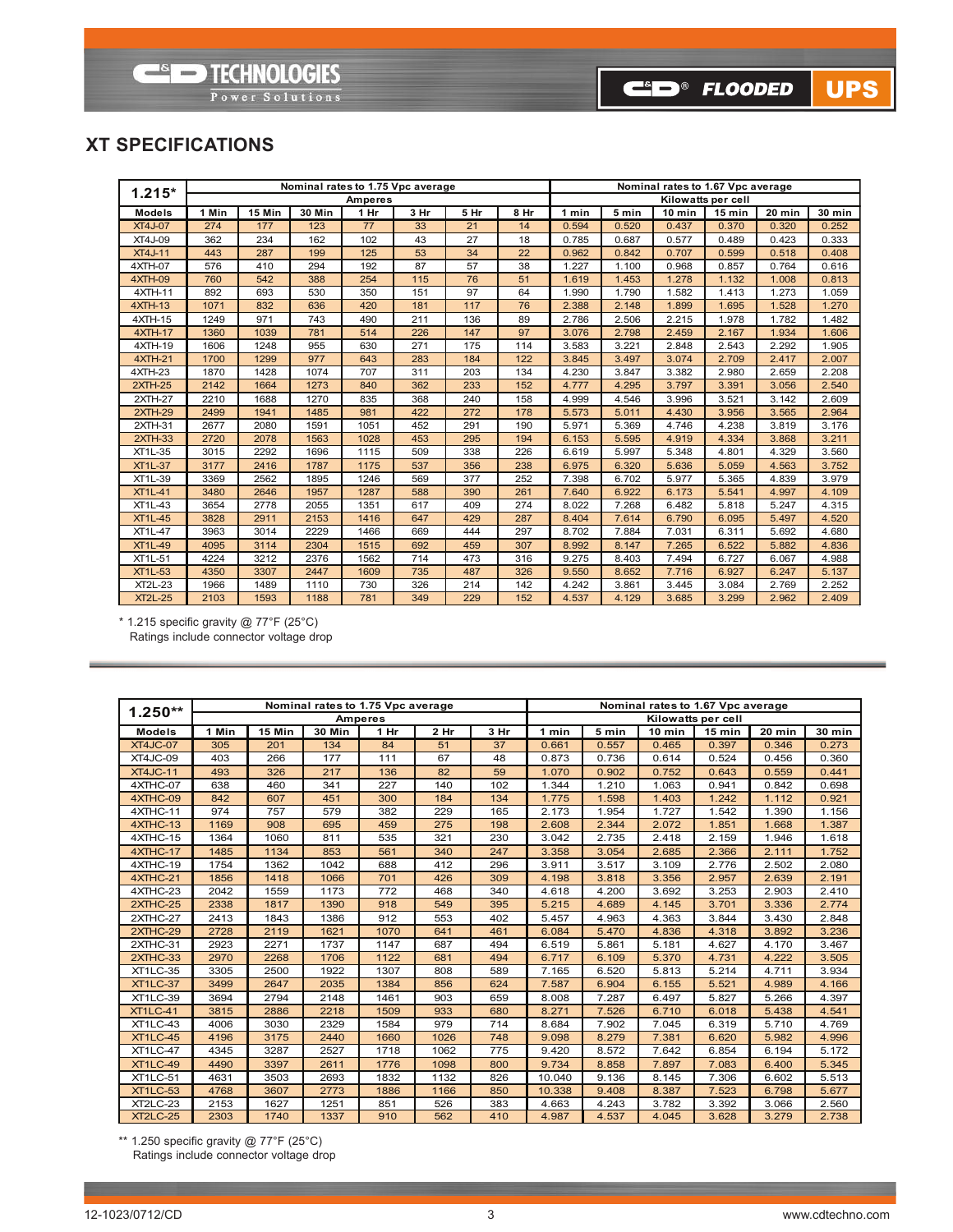**ESED TECHNOLOGIES** Power Solutions

## **XT-PLUS SPECIFICATIONS**

| $1.215*$        |       |        |               |                | Nominal rates to 1.75 Vpc average |      | Nominal rates to 1.67 Vpc average |       |       |        |                    |        |               |  |
|-----------------|-------|--------|---------------|----------------|-----------------------------------|------|-----------------------------------|-------|-------|--------|--------------------|--------|---------------|--|
|                 |       |        |               | <b>Amperes</b> |                                   |      |                                   |       |       |        | Kilowatts per cell |        |               |  |
| <b>Models</b>   | 1 Min | 15 Min | <b>30 Min</b> | 1 Hr           | 3 Hr                              | 5 Hr | 8 Hr                              | 1 min | 5 min | 10 min | 15 min             | 20 min | <b>30 min</b> |  |
| 4XTHP-07        | 547   | 390    | 280           | 183            | 83                                | 55   | 36                                | 1.165 | 1.045 | 0.920  | 0.814              | 0.726  | 0.585         |  |
| 4XTHP-09        | 722   | 515    | 369           | 241            | 109                               | 72   | 48                                | 1.539 | 1.380 | 1.214  | 1.075              | 0.958  | 0.773         |  |
| 4XTHP-11        | 866   | 673    | 515           | 340            | 146                               | 94   | 62                                | 1.931 | 1.736 | 1.535  | 1.370              | 1.235  | 1.027         |  |
| 4XTHP-13        | 1039  | 807    | 617           | 408            | 176                               | 113  | 74                                | 2.317 | 2.083 | 1.842  | 1.644              | 1.482  | 1.232         |  |
| 4XTHP-15        | 1212  | 942    | 720           | 476            | 205                               | 132  | 86                                | 2.703 | 2.430 | 2.149  | 1.919              | 1.729  | 1.437         |  |
| 4XTHP-17        | 1319  | 1008   | 758           | 499            | 220                               | 143  | 94                                | 2.984 | 2.714 | 2.386  | 2.102              | 1.876  | 1.557         |  |
| 4XTHP-19        | 1558  | 1211   | 926           | 611            | 263                               | 170  | 111                               | 3.475 | 3.125 | 2.762  | 2.467              | 2.223  | 1.848         |  |
| 4XTHP-21        | 1649  | 1260   | 947           | 623            | 275                               | 179  | 118                               | 3.730 | 3.392 | 2.982  | 2.627              | 2.345  | 1.947         |  |
| 4XTHP-23        | 1814  | 1386   | 1042          | 686            | 302                               | 197  | 130                               | 4.103 | 3.731 | 3.280  | 2.890              | 2.579  | 2.141         |  |
| $2XTHP-25$      | 2077  | 1614   | 1235          | 815            | 351                               | 226  | 148                               | 4.633 | 4.166 | 3.683  | 3.289              | 2.964  | 2.464         |  |
| 2XTHP-27        | 2144  | 1638   | 1232          | 810            | 357                               | 232  | 153                               | 4.849 | 4.410 | 3.877  | 3.416              | 3.048  | 2.531         |  |
| $2XTHP-29$      | 2424  | 1883   | 1441          | 951            | 410                               | 264  | 172                               | 5.406 | 4.861 | 4.297  | 3.837              | 3.458  | 2.875         |  |
| 2XTHP-31        | 2597  | 2018   | 1543          | 1019           | 439                               | 283  | 185                               | 5.792 | 5.208 | 4.604  | 4.111              | 3.705  | 3.080         |  |
| 2XTHP-33        | 2639  | 2015   | 1516          | 997            | 439                               | 286  | 189                               | 5.968 | 5.428 | 4.771  | 4.204              | 3.751  | 3.115         |  |
| <b>XT1LP-35</b> | 2868  | 2175   | 1617          | 1070           | 489                               | 324  | 217                               | 6.328 | 5.822 | 5.143  | 4.504              | 3.991  | 3.302         |  |
| <b>XT1LP-37</b> | 3037  | 2303   | 1712          | 1132           | 518                               | 343  | 229                               | 6.700 | 6.165 | 5.445  | 4.769              | 4.226  | 3.496         |  |
| <b>XT1LP-39</b> | 3206  | 2431   | 1807          | 1195           | 547                               | 362  | 242                               | 7.073 | 6.507 | 5.748  | 5.034              | 4.460  | 3.690         |  |
| <b>XT1LP-41</b> | 3311  | 2511   | 1866          | 1235           | 565                               | 374  | 250                               | 7.304 | 6.720 | 5.936  | 5.199              | 4.606  | 3.811         |  |
| <b>XT1LP-43</b> | 3476  | 2636   | 1960          | 1296           | 593                               | 393  | 262                               | 7.670 | 7.056 | 6.233  | 5.459              | 4.837  | 4.002         |  |
| <b>XT1LP-45</b> | 3642  | 2762   | 2053          | 1358           | 621                               | 411  | 275                               | 8.035 | 7.393 | 6.530  | 5.719              | 5.067  | 4.193         |  |
| <b>XT1LP-47</b> | 3771  | 2859   | 2126          | 1406           | 643                               | 426  | 285                               | 8.319 | 7.654 | 6.761  | 5.921              | 5.247  | 4.341         |  |
| <b>XT1LP-49</b> | 3897  | 2955   | 2197          | 1453           | 664                               | 440  | 294                               | 8.597 | 7.909 | 6.986  | 6.119              | 5.421  | 4.486         |  |
| <b>XT1LP-51</b> | 4019  | 3048   | 2266          | 1499           | 685                               | 454  | 303                               | 8.867 | 8.158 | 7.206  | 6.311              | 5.592  | 4.627         |  |
| <b>XT1LP-53</b> | 4139  | 3138   | 2333          | 1543           | 706                               | 468  | 312                               | 9.130 | 8.401 | 7.420  | 6.499              | 5.758  | 4.764         |  |
| <b>XT2LP-23</b> | 1866  | 1414   | 1054          | 693            | 310                               | 203  | 135                               | 4.069 | 3.704 | 3.305  | 2.959              | 2.656  | 2.160         |  |
| <b>XT2LP-25</b> | 1977  | 1497   | 1116          | 734            | 328                               | 215  | 143                               | 4.310 | 3.923 | 3.500  | 3.134              | 2.813  | 2.288         |  |

\* 1.215 specific gravity @ 77°f (25°C) Ratings include connector voltage drop

|               |       |        |               | Nominal rates to 1.75 Vpc average |      |      |                                                               |       | Nominal rates to 1.67 Vpc average |                    |       |       |  |
|---------------|-------|--------|---------------|-----------------------------------|------|------|---------------------------------------------------------------|-------|-----------------------------------|--------------------|-------|-------|--|
| $1.250**$     |       |        |               | <b>Amperes</b>                    |      |      |                                                               |       |                                   | Kilowatts per cell |       |       |  |
| <b>Models</b> | 1 Min | 15 Min | <b>30 Min</b> | 1 Hr                              | 2 Hr | 3 Hr | 5 min<br>20 min<br>10 min<br>15 min<br><b>30 min</b><br>1 min |       |                                   |                    |       |       |  |
| 4XTHCP-07     | 606   | 437    | 324           | 216                               | 133  | 97   | 1.277                                                         | 1.150 | 1.010                             | 0.894              | 0.800 | 0.663 |  |
| 4XTHCP-09     | 800   | 577    | 428           | 285                               | 175  | 128  | 1.686                                                         | 1.518 | 1.333                             | 1.180              | 1.056 | 0.875 |  |
| 4XTHCP-11     | 945   | 734    | 562           | 371                               | 222  | 160  | 2.108                                                         | 1.895 | 1.675                             | 1.496              | 1.348 | 1.121 |  |
| 4XTHCP-13     | 1134  | 881    | 674           | 445                               | 267  | 192  | 2.529                                                         | 2.274 | 2.010                             | 1.795              | 1.618 | 1.345 |  |
| 4XTHCP-15     | 1323  | 1028   | 786           | 519                               | 311  | 224  | 2.951                                                         | 2.653 | 2.345                             | 2.094              | 1.888 | 1.570 |  |
| 4XTHCP-17     | 1440  | 1100   | 827           | 544                               | 330  | 240  | 3.258                                                         | 2.963 | 2.604                             | 2.295              | 2.048 | 1.700 |  |
| 4XTHCP-19     | 1701  | 1322   | 1011          | 667                               | 400  | 287  | 3.794                                                         | 3.411 | 3.015                             | 2.693              | 2.427 | 2.018 |  |
| 4XTHCP-21     | 1800  | 1375   | 1034          | 680                               | 413  | 300  | 4.072                                                         | 3.703 | 3.255                             | 2.868              | 2.560 | 2.125 |  |
| 4XTHCP-23     | 1981  | 1513   | 1138          | 748                               | 454  | 330  | 4.479                                                         | 4.074 | 3.581                             | 3.155              | 2.815 | 2.337 |  |
| 2XTHCP-25     | 2268  | 1762   | 1348          | 890                               | 533  | 383  | 5.059                                                         | 4.548 | 4.021                             | 3.590              | 3.236 | 2.691 |  |
| 2XTHCP-27     | 2341  | 1788   | 1345          | 884                               | 537  | 390  | 5.294                                                         | 4.814 | 4.232                             | 3.729              | 3.327 | 2.762 |  |
| 2XTHCP-29     | 2646  | 2056   | 1573          | 1038                              | 622  | 447  | 5.902                                                         | 5.306 | 4.691                             | 4.189              | 3.775 | 3.139 |  |
| 2XTHCP-31     | 2835  | 2203   | 1685          | 1112                              | 666  | 479  | 6.323                                                         | 5.685 | 5.026                             | 4.488              | 4.045 | 3.363 |  |
| 2XTHCP-33     | 2881  | 2200   | 1655          | 1089                              | 660  | 479  | 6.515                                                         | 5.925 | 5.209                             | 4.589              | 4.095 | 3.400 |  |
| XT1LCP-35     | 3140  | 2375   | 1826          | 1242                              | 768  | 560  | 6.807                                                         | 6.194 | 5.522                             | 4.953              | 4.476 | 3.738 |  |
| XT1LCP-37     | 3325  | 2515   | 1933          | 1315                              | 813  | 593  | 7.208                                                         | 6.559 | 5.847                             | 5.245              | 4.739 | 3.958 |  |
| XT1LCP-39     | 3509  | 2655   | 2041          | 1388                              | 858  | 626  | 7.608                                                         | 6.923 | 6.172                             | 5.536              | 5.003 | 4.177 |  |
| XT1LCP-41     | 3624  | 2742   | 2108          | 1433                              | 886  | 646  | 7.857                                                         | 7.150 | 6.374                             | 5.717              | 5.166 | 4.314 |  |
| XT1LCP-43     | 3805  | 2879   | 2213          | 1505                              | 930  | 679  | 8.250                                                         | 7.507 | 6.693                             | 6.003              | 5.425 | 4.530 |  |
| XT1LCP-45     | 3987  | 3016   | 2318          | 1577                              | 975  | 711  | 8.643                                                         | 7.865 | 7.012                             | 6.289              | 5.683 | 4.746 |  |
| XT1LCP-47     | 4128  | 3123   | 2400          | 1633                              | 1009 | 736  | 8.949                                                         | 8.143 | 7.260                             | 6.512              | 5.884 | 4.914 |  |
| XT1LCP-49     | 4265  | 3227   | 2480          | 1687                              | 1043 | 761  | 9.248                                                         | 8.415 | 7.502                             | 6.729              | 6.081 | 5.078 |  |
| XT1LCP-51     | 4400  | 3328   | 2558          | 1740                              | 1076 | 784  | 9.538                                                         | 8.679 | 7.738                             | 6.941              | 6.272 | 5.237 |  |
| XT1LCP-53     | 4530  | 3427   | 2634          | 1792                              | 1108 | 808  | 9.822                                                         | 8.937 | 7.968                             | 7.147              | 6.458 | 5.393 |  |
| XT2LCP-23     | 2043  | 1544   | 1187          | 808                               | 499  | 364  | 4.425                                                         | 4.027 | 3.590                             | 3.220              | 2.910 | 2.430 |  |
| XT2LCP-25     | 2164  | 1636   | 1257          | 856                               | 529  | 386  | 4.687                                                         | 4.265 | 3.802                             | 3.410              | 3.082 | 2.574 |  |

\*\* 1.250 specific gravity @ 77°f (25°C) Ratings include connector voltage drop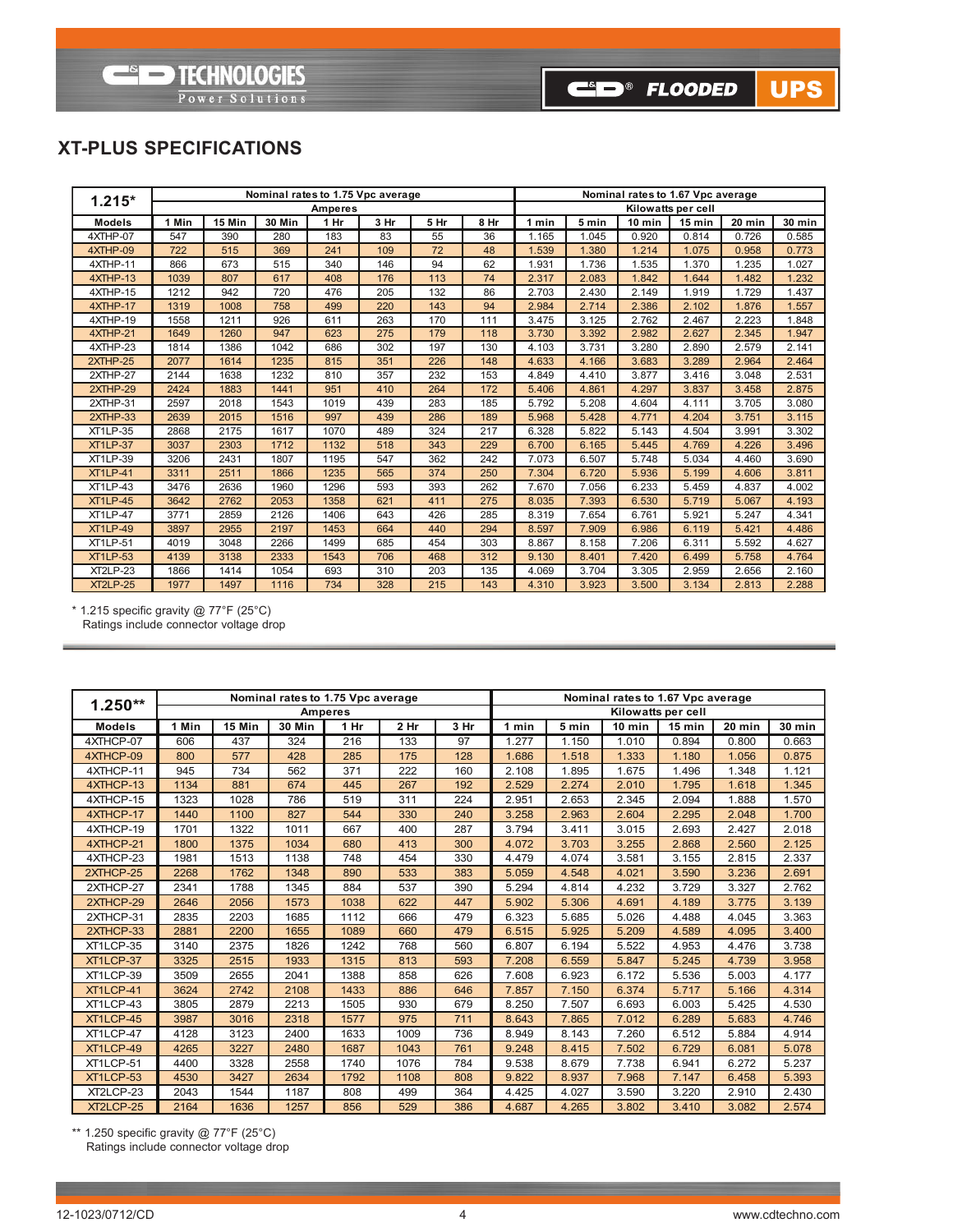- **• Proven quality**
- **• High performance**
- **• Fully tested**
- **• Wide range of KW ratings**

**ELECTROLOGIES** 

Power Solutions

- **• Higher ratings and lower cost than XT-Plus**
- WARRANTY CRITERIA

### FOR LIMITED CYCLE SERVICE

| <b>Duration</b><br>of discharge | <b>Warranted</b><br>cycle life |
|---------------------------------|--------------------------------|
| $0.0$ to $0.5$ minutes          | 2,700 events                   |
| $0.5$ to 1.5 minutes            | 525 events                     |
| 1.5 to 4.0 minutes              | 206 events                     |
| 4.0 to 15.0 minutes             | 94 events                      |

Based on discharges at 15-minute rate to minimum voltage of 1.67 vpc. Based on discharges at 15-minute rate to minimum voltage of 1.67 vpc.

## **XT XT Plus**

- **• All the benefits of the XT**
- **• More available discharge cycles**

**C**in<sup>®</sup> Flooded

UPS

XT Plus is ideal for sites with frequent blackouts and brownouts or locations that require the batteries to be cycled frequently to test other system components.

## WARRANTY CRITERIA FOR LIMITED CYCLE SERVICE

| <b>Duration</b><br>of discharge | <b>Warranted</b><br>cycle life |
|---------------------------------|--------------------------------|
| 0.0 to 0.5 minutes              | 10,500 events                  |
| 0.5 to 1.5 minutes              | $2,100$ events                 |
| 1.5 to 4.0 minutes              | 660 events                     |
| 4.0 to 15.0 minutes             | 300 events                     |

## **XTH/XTH Plus**

- Newest Multi-Cell version
- Less rack space required
- Higher power density
- Minimize maintenance
- All the benefits of the Legacy XT Series batteries
- Blade posts provide increased contact area for connectors and terminals

XTH jars provide greater floor space utilization, saving up to 20% in rack length. Maintenance clean-up activities are minimized due to wells around flame arrestors that catch drips and spills.

## **XTL/XTL Plus**

- Legacy XT series
- Proven UPS battery for over 25 years
- Available for higher power applications